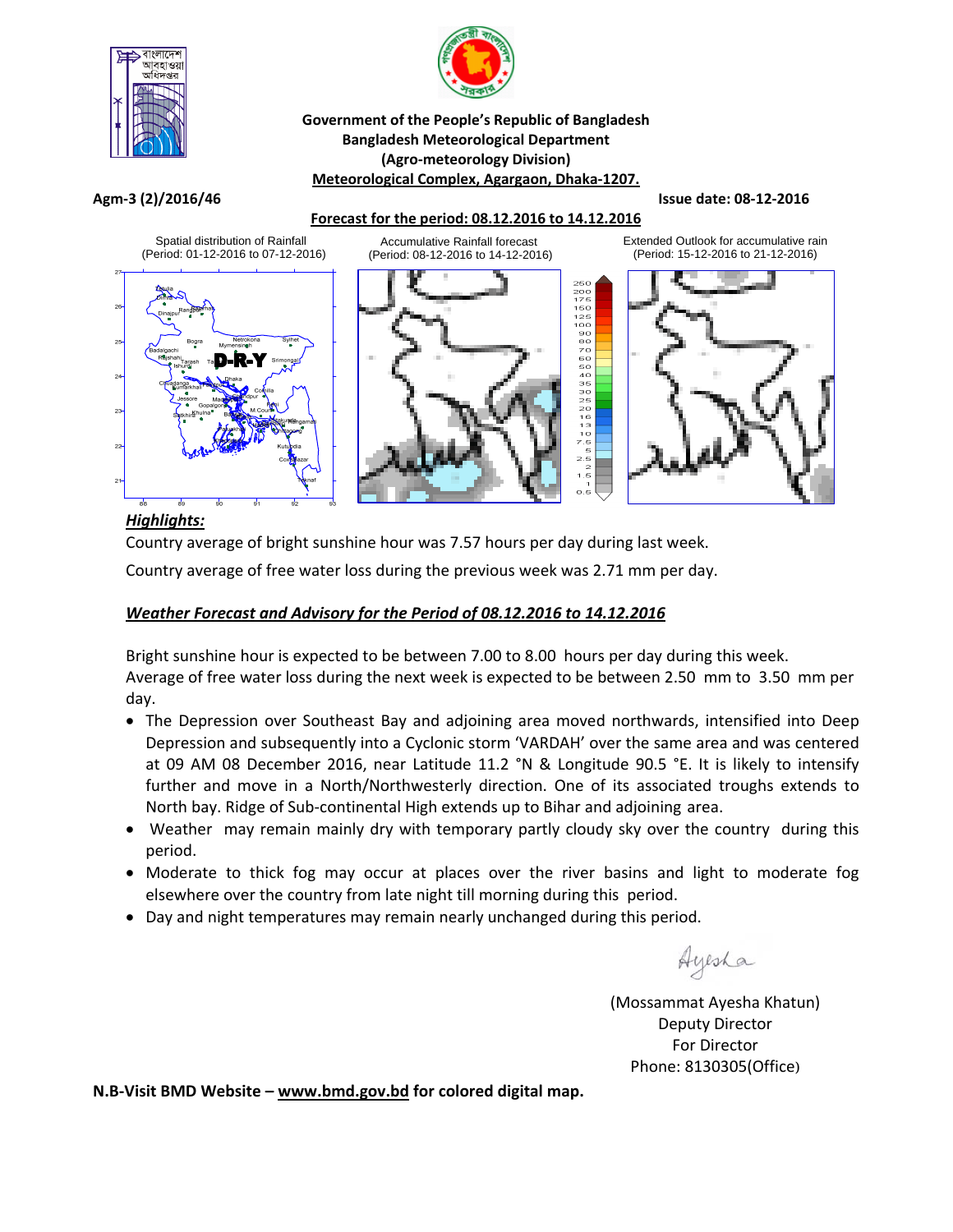#### **Bengali Version**

# পূর্বাভাস, সময়: ০**৮-১২-২০১৬ থেকে ১৪-১২-২০১৬**



Accumulative Rainfall forecast (Period: 08-12-2016 to 14-12-2016)



Extended Outlook for accumulative rain (Period: 15-12-2016 to 21-12-2016)



#### *প্রধান বৈশিষ্ট্য সমুহঃ-*

গত সপ্তাহে দেশের দৈনিক উজ্জল সূর্যকিরণ কালের গড় ৭.৫৭ ঘন্টা ছিল । গত সপ্তাহে দেশের দৈনিক বাষ্পীভবনের গড ২.৭**১** মিঃ মিঃ ছিল।

#### আবহাওয়ার পূর্বাভাসঃ- ০৮-**১২-২০১৬ থেকে ১৪-১২-২০১৬ ইং পর্যন্ত**।

এ সপ্তাহে দৈনিক উজ্জল সূর্য কিরণ কাল ৭.০০ থেকে ৮.০০ ঘন্টার মধ্যে থাকতে পারে ।

আগামী সপ্তাহের বাষ্পীভবনের দৈনিক গড় ২.৫০ মিঃ মিঃ থেকে ৩.৫০ মিঃমিঃ থাকতে পারে।

- $\bullet$  দক্ষিণ-পূর্ব বঙ্গোপসাগর ও তৎসংলগ্ন এলাকায় অবস্থানরত নিম্নচাপটি উত্তর দিকে অগ্রসর ও ঘনীভূত হয়ে প্রথমে গভীর নিম্নচাপ *Ges cieZ©x‡Z N~wb©So Õfvi`vnÕ-G cwibZ n‡q AvR mKvj 09 Uvq (08 wW‡m¤^i, 2016) GKB GjvKvq (11.2* **°** *উত্তর অক্ষাংশ এবং ৯০.৫ ° পূর্ব দ্রাঘিমাংশ) অবস্থান করছিল। এটি আরও ঘনীভূত হয়ে উত্তর/উত্তরপশ্চিম দিকে অগ্রসর হতে* পারে। এর একটি বর্ধিতাংশ উত্তর বঙ্গোপসাগর পর্যন্ত বিস্তৃত রয়েছে। উপমহাদেশীয় উচ্চ চাপ বলয়ের বর্ধিতাংশ বিহার ও তৎসংলগ্ন এলাকা পৰ্যন্ত বিস্তৃত রয়েছে।
- এ সময়ে আকাশ আংশিক মেঘলাসহ সারাদেশের আবহাওয়া প্রধানতঃ শুষ্ক থাকতে পারে ।
- এ সময়ে শেষরাত হতে সকাল পর্যন্ত নদী অববাহিকায় মাঝারী থেকে ভারী কুয়াশা পড়তে পারে এবং দেশের অন্যত্র হাঙ্কা থেকে মাঝারী ধরণের কুয়াশা পড়তে পারে।
- $\bullet$  এ সপ্তাহে সারাদেশে দিন ও রাতের তাপমাত্রা প্রায় অপরিবর্তিত থাকতে পারে ।

Ayesha

(মোসাম্মৎ আয়শা খাতুন) উপ-পরিচালক পরিচালকের পক্ষে ফোনঃ  $b$ ১৩০৩০ $c($ দপ্তর)